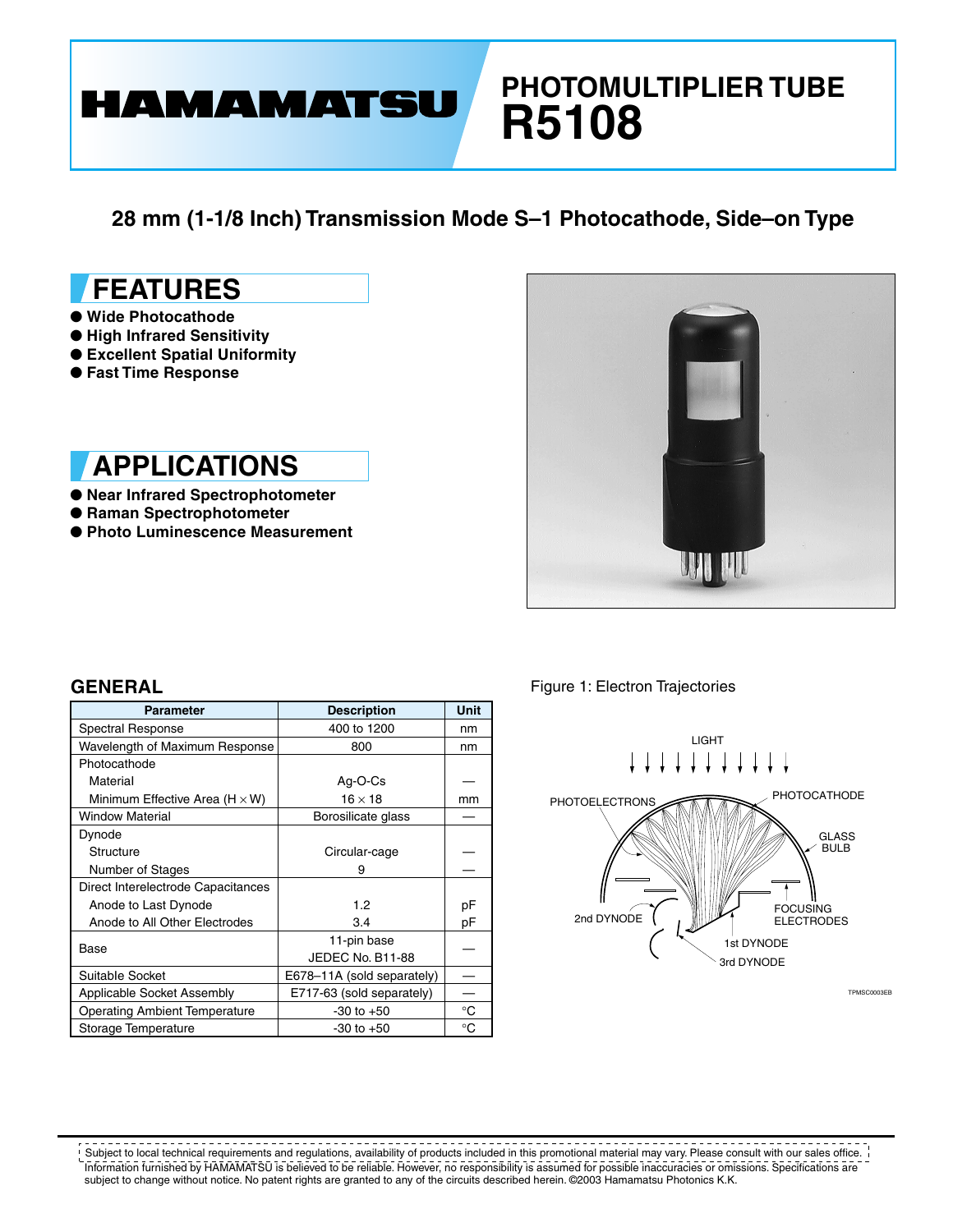# **PHOTOMULTIPLIER TUBE R5108**

### **MAXIMUM RATINGS (Absolute Maximum Values)**

| <b>Parameter</b>                     | Value | Unit |
|--------------------------------------|-------|------|
| <b>Supply Voltage</b>                |       |      |
| Between Anode and Cathode            | 1500  |      |
| Between Anode and Last Dynode        | 250   |      |
| Average Anode Current $^{\circledR}$ | 0.01  | mA   |

### **CHARACTERISTlCS (at 25** °**C)**

| <b>Parameter</b>                             | Min. | Typ.                | Max. | <b>Unit</b> |  |  |
|----------------------------------------------|------|---------------------|------|-------------|--|--|
| <b>Cathode Sensitivity</b>                   |      |                     |      |             |  |  |
| Quantum Efficiency at 1060 nm                |      | 0.04                |      | $\%$        |  |  |
| Luminous <sup>®</sup>                        | 10   | 25                  |      | $\mu$ A/Im  |  |  |
| Radiant at 800 nm                            |      | 2.2                 |      | mA/W        |  |  |
| Anode Sensitivity                            |      |                     |      |             |  |  |
| Luminous <sup>®©</sup>                       | 3.5  | 7.5                 |      | A/m         |  |  |
| Gain <sup>®©</sup>                           |      | $3.0 \times 10^{5}$ |      |             |  |  |
| Anode Dark Current <sup><sup>(D)</sup></sup> |      | 350                 | 1000 | nA          |  |  |
| (after 30 min storage in the darkness)       |      |                     |      |             |  |  |
| Time Response <sup>©</sup>                   |      |                     |      |             |  |  |
| Anode Pulse Rise Time <sup>®</sup>           |      | 1.1                 |      | ns          |  |  |
| Electron Transit Time <sup>(6)</sup>         |      | 17                  |      | ns          |  |  |

#### **NOTES**

AAveraged over any interval of 30 seconds maximum.

BThe light source is a tungsten filament lamp operated at a distribution temperature of 2856 K.

Supply voltage is 150 volts between the cathode and all other electrodes connected together as anode.

CMeasured with the voltage distribution ratio shown in Table 1 below.

#### **Table 1: Voltage Distribution Ratio**

| Electrode                           |  |  |  |  | Dy1   Dy2   Dy3   Dy4   Dy5   Dy6   Dy7   Dy8   Dy9   P |  |  |  |  |             |  |  |  |  |  |          |  |  |  |  |
|-------------------------------------|--|--|--|--|---------------------------------------------------------|--|--|--|--|-------------|--|--|--|--|--|----------|--|--|--|--|
| Ratio                               |  |  |  |  |                                                         |  |  |  |  |             |  |  |  |  |  |          |  |  |  |  |
| Supply Voltage: 1250 V. K: Cathode, |  |  |  |  |                                                         |  |  |  |  | Dy: Dynode, |  |  |  |  |  | P: Anode |  |  |  |  |

- DMeasured at the voltage which gives anode luminous sensitivity of 4 A/lm.
- EThe rise time is the time for the output pulse to rise from 10 % to 90 % of the peak amplitude when the entire photocathode is illuminated by a delta function light pulse.
- FThe electron transit time is the interval between the arrival of delta function light pulse at the entrance window of the tube and the time when the anode output reaches the peak amplitude. In measurement, the whole photocathode is illuminated.

TPMSB0066EA

### Figure 2: Typical Spatial Uniformity

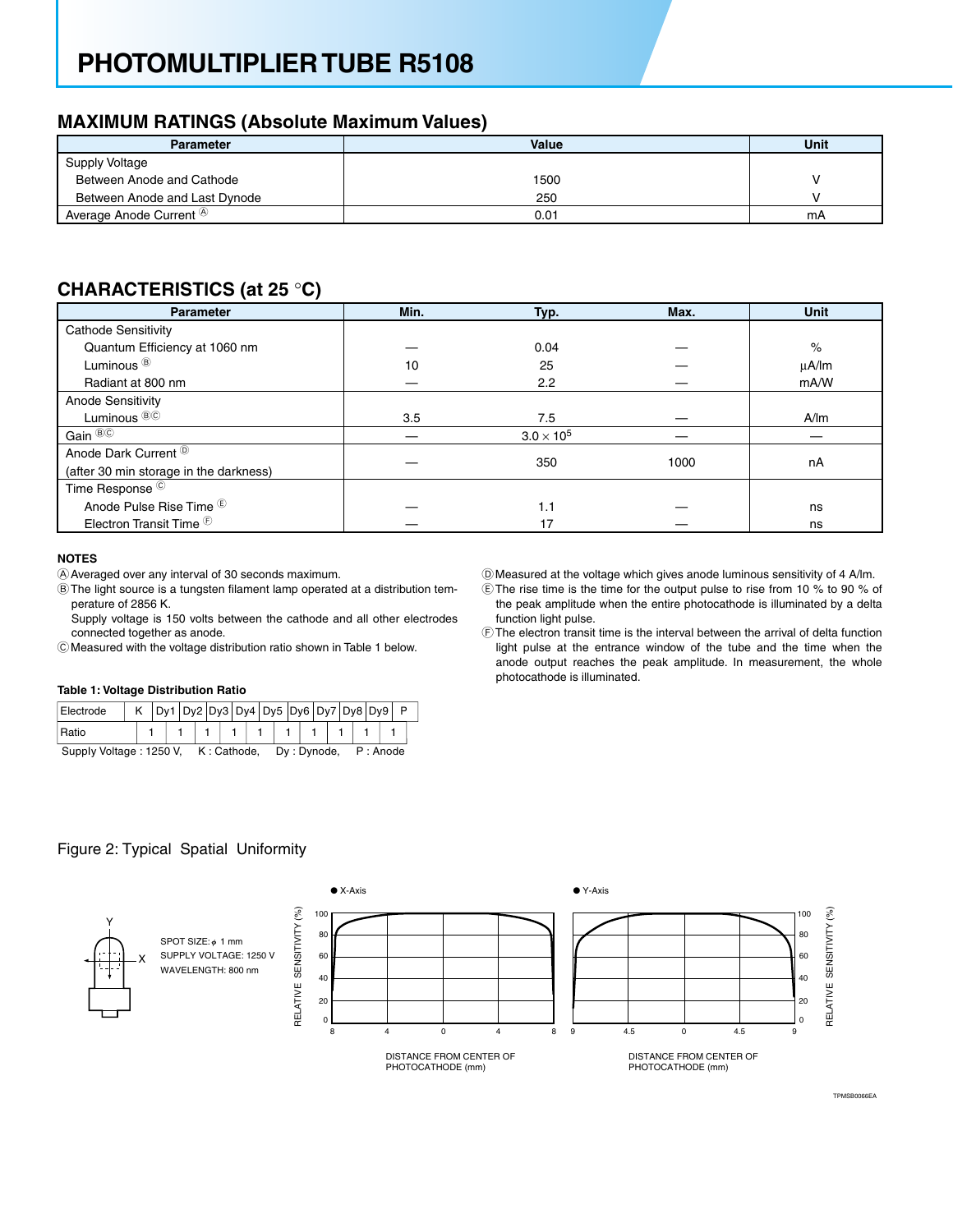

Figure 3: Typical Spectral Response Figure 4: Typical Time Response



SUPPLY VOLTAGE (V)



Figure 5: Typical Gain and Anode Dark Current Figure 6: Typical Temperature Characteristics of Anode Dark Current (at 4 A/lm)



200